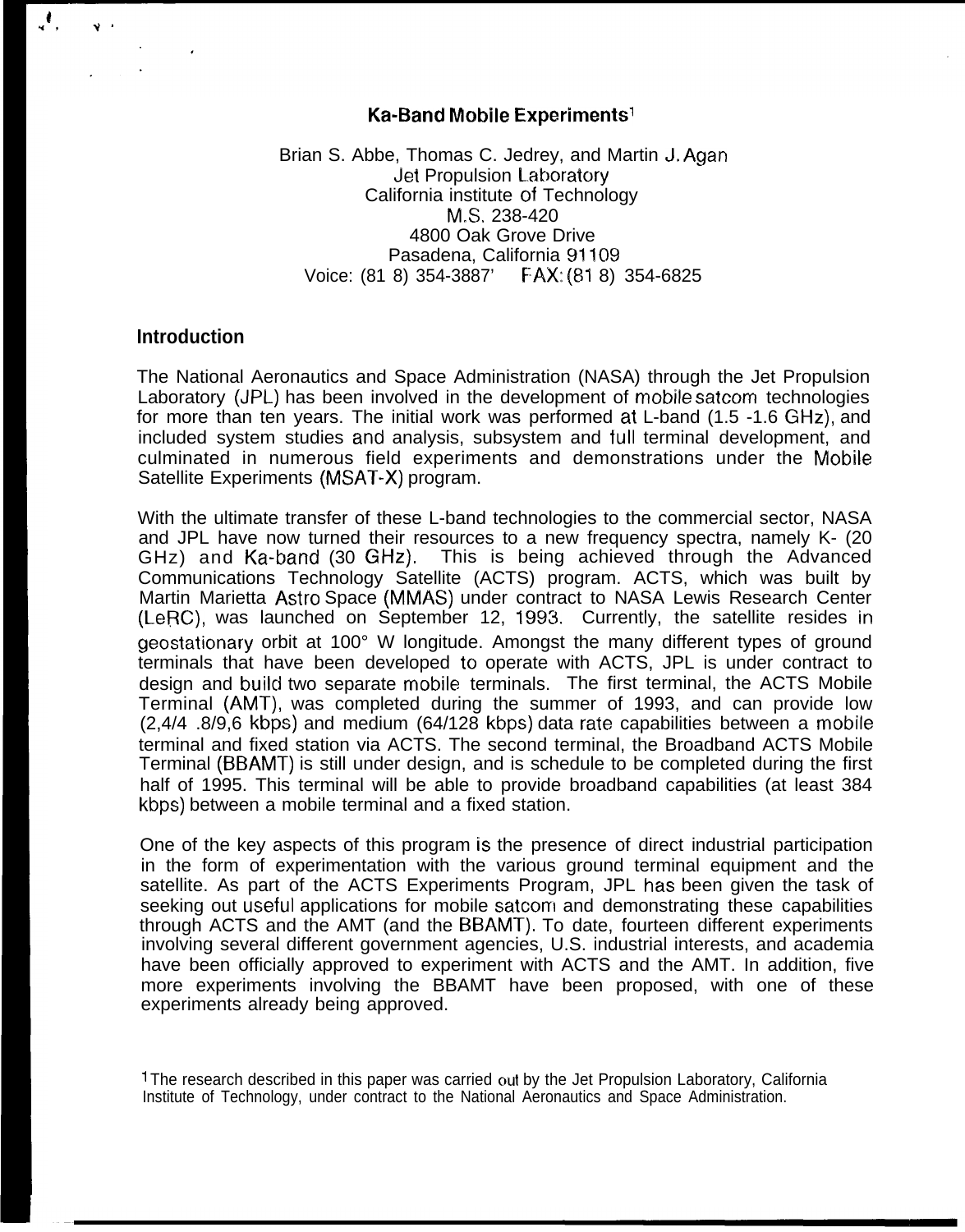The remainder of this paper will provide a brief technical description of both the satellite and the two mobile terminals. The potential of mobile satellite services will be explored followed by a description of the mobile experiments program. A particular emphasis on possible application to mariitime services is put forth in this paper.

## **The Potential for Mobile Satellite Services**

 $\mathbf{a}$ 

Mobile satellite communications, while still in its relative infancy, is already beginning to have major impacts on our everyday lives. From its use in the trucking and maritime shipping industries, to satellite radio broadcasts while airborne, this technology is truly exciting. The extent with which this technology is used will only continue to grow. This section will provide a brief overview into the areas and services where mobile satcom should play/is playing a most eminent role. They include such diverse areas as personal communications, disaster relief communications, telemedicine communications, emergency medical communications, military communications, broadband aeronautical communications, and finally broadband maritime communications.

The 90's and beyond will be an era of explosive growth in the demand for personal information exchange. This includes such fields as voice communications, data communications, information services, position location services, and interactive communications to name but a few. Today's terrestrial networks are well on their way to supporting these services with the advent of universal personal/portable communications. The ultimate version of terrestrial-based Personal Communications System (PCS) would allow a customer to go wherever there were radio ports - probably in areas with fairly dense populations - and place and receive calls while moving freely throughout an extended area. Satellite interconnection into these terrestrial systems could provide a complementary service by providing access for rural, isolated users while augmenting the existing systems with a seamless network providing access for all users. Such a reconfiguration would increase the coverage capability and capacity of cellular telephone systems, terrestrial paging systems, and certain types of computer systems to name just a few.

Readily available, accurate information about the extent of a disaster is essential to planning and conducting an effective disaster relief operation. Immediately after a disaster's occurrence, it is necessary to know the boundaries of a disaster, the nature of the damage, the characteristics of the affected area, and the conditions of roads and utilities. This assessment information also assists with the verification of needs of victims and assists appropriate government agencies in determining the need for additional government aid. In light of several of the more recent disaster occurrences (Hurricane Andrew, Hurricane Iniki, Los Angeles fires, Northridge earthquake, etc.), the communication systems used for such relief assistance should be immune to these hazards. In addition, the communications should be distance-insensitive to cover the whole United States, and should be highly portable/mobile; once again making spacebased mobile satellite communications a highly logical choice.

As the White House's ideas for a countrywide health plan gets analyzed, there will be many logistical problems that will ultimately need to be overcome. One of these problems, that has already been hotly debated, is how to provide proper medical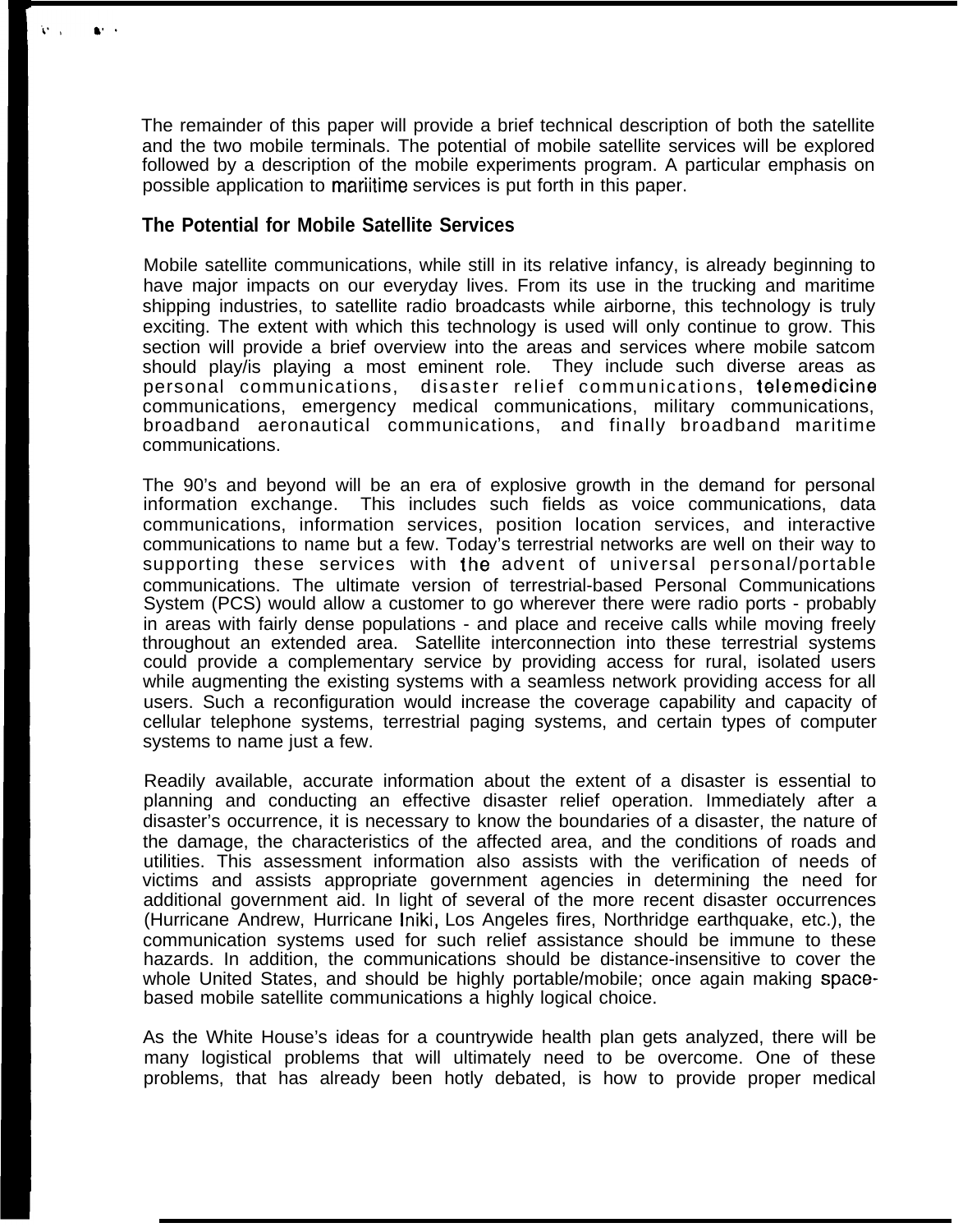coverage to rural America. These areas, while usually having access to a general practitioner, rarely have more specialized medical personnel and equipment available. Providing full health coverage to this part of the country could potentially become unmanageable, both from a health care and cost standpoint. One possible solution to this problem is to remotely link rural areas with the state-of-the art medical centers that tend to be located in metropolitan areas. Providing mobile medical units roaming the countryside with trained technicians operating specialized medical equipment could provide much needed aid. The way that these medical units would be linked to the medical centers - mobile satellite communications.

the c

 $\Delta t \rightarrow$ 

The communication needs for paramedical and other emergency medical services far exceed the current capabilities. Specifically in geographically rugged areas characterized by hills, mountains, forestation, etc., terrestrial-based communications between the paramedic in the field and the end-destination hospital is categorized as intermittent at best. Even in areas where the terrestrial communication is not geographically challenged, the system's capabilities are still limited to voice only communications. Space-base mobile satellite communications could provide the answer to improving this situation. Mobile satellite communications is immune to localized geographical situations (i.e. mountains, forests, etc.). Furthermore, such a system could easily provide a combination of voice communications, along with realtime medical and GPS-provided positional information. This system would allow the awaiting doctor at the hospital to be better informed and prepared for the incoming patient, and would ultimately end up saving many lives.

As demonstrated by the recent Persian Gulf conflict, the communications requirements of a highly mobile Army can rapidly exceed the capabilities of existing terrestrial and space-based systems. In addition, the Army's new AirLand Operations Doctrine places a great dependence on improved mobility in order to cope with non-linear and highly dispersed battlefields. The supporting communications infrastructure must be highly responsive. The specific requirements for Army mobile communications systems have traditionally been difficult to quantify and qualify. At a minimum, terminals should be mobile, small, low cost, and capable of providing secure voice and data. Such terminals should also be distance-insensitive, meaning that a space-based mobile satellite communications system solution is a feasible one.

A fully captivated commercial audience at 40,000 feet is another logical application for mobile satellite communications. Limited mobile satellite services already exist today such as single channel voice (up to 9.6 kbps) and direct broadcast radio (SKY RADIO). The demands for even these limited, low data rate services is growing at an exponential rate. As these technological capabilities improve, and more bandwidth is made available, an explosion in aeronautical mobile satellite communications is expected. The general public would no longer be subjected to the outdated newsreel, sports clip, and year old movie provided via videotape. Live broadcast television would be provided directly to the passenger cabin. Full service voice, data, FAX, and even video teleconferencing would also provide the business traveler with the ultimate "office-inthe-sky."

The pleasure cruise ship industry should also be highly interested in mobile satcom services. These services that could be provided would be identical to those provided for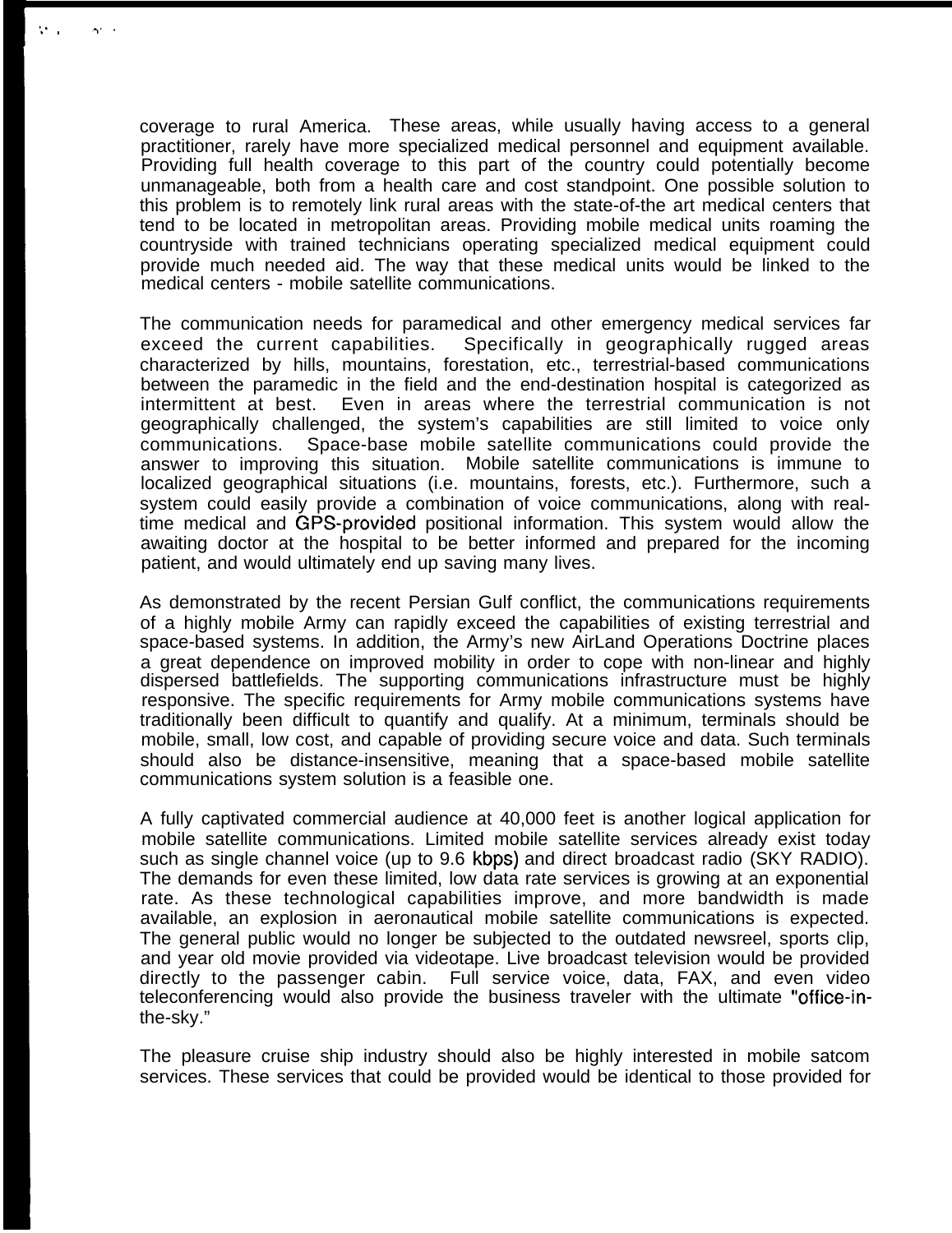broadband aeronautical communications (television broadcasts, voice, data, FAX, video teleconferencing, etc.). However, there would be several distinct differences. Due to the size and the type of motion that ships experience (as opposed to aircraft), larger antennas could be utilized. Thus, shipboard mobile satellite systems would have a much larger capacity than their aeronautical counterparts. Secondly, the passengers onboard a pleasure cruise are a more captivated audience. Quite often these people are aboard a ship for up to a week at a time (as opposed to several hours per flight for aeronautical passengers). That makes the potential for this market even more lucrative than that for the airline industry.

# **ACTS Characteristics**

In order to accommodate the projected increases in worldwide telecommunications demand for the 1990's and beyond, technology innovations are needed that permit more cost-effective satellite communication systems. ACTS accomplishes this by furnishing the advanced technology necessary for developing future satellite operational networks. The specific key technologies of this satellite are as follows: (1) a multibeam antenna (MBA) scheme providing a rapidly reconfigurable pattern of hopping beams and fixed spot beams for predetermined locations as shown in Figure 1, (2) on-board baseband processor (BBP) providing high-speed digital processing for efficient use of transponder capacity by routing individual, circuit-switched messages to provide single-hop connectivity in a full-mesh network, and (3) a microwave switch matrix (MSM) providing dynamically reconfigurable, microwave, intermediate-frequency switch capable of routing low- or high-volume point-to-point traffic and point-to-multi-point traffic over 900 MHz channels.

Both the AMT and BBAMT operate using the MBA with the MSM mode of operation of the satellite. The BBP mode of operation is utilized by the fixed ground terminals (TI VSAT'S). Further technical details of ACTS' design are provided in [1 ].

# **AMT Description**

A block diagram of the AMT is shown in Figure 2. Complete technical details about this terminal are provided in [2]. The figure identifies the different subsystems as elements of the two broad divisions of the AMT; namely, the baseband and microwave processors. The baseband processor consists of a speech codec (SC), a modem, and a terminal controller (TC). Attached to it also is a data acquisition system (DAS). The elements of the microwave processor are: the IF up/down converter (IFC) (the first stage of up-conversion, and the second stage of down-conversion), the RF up/down converter (the second stage of up-conversion, and the first stage of down-conversion), the antenna controller, and the antenna. The primary reason for the split into IF and RF modules is to enable the interface to the RF equipment to the ground station at the fixed site. The block diagram for the fixed terminal is shown in Figure 3. The baseband processor is identical to that of the mobile terminal, but the RF equipment of the ground station is used instead of the mobile terminal's RF converter and vehicle antenna system.

The TC is the brain of the terminal. It contains the algorithms that translate the communications protocol into the operational procedures and interfaces among the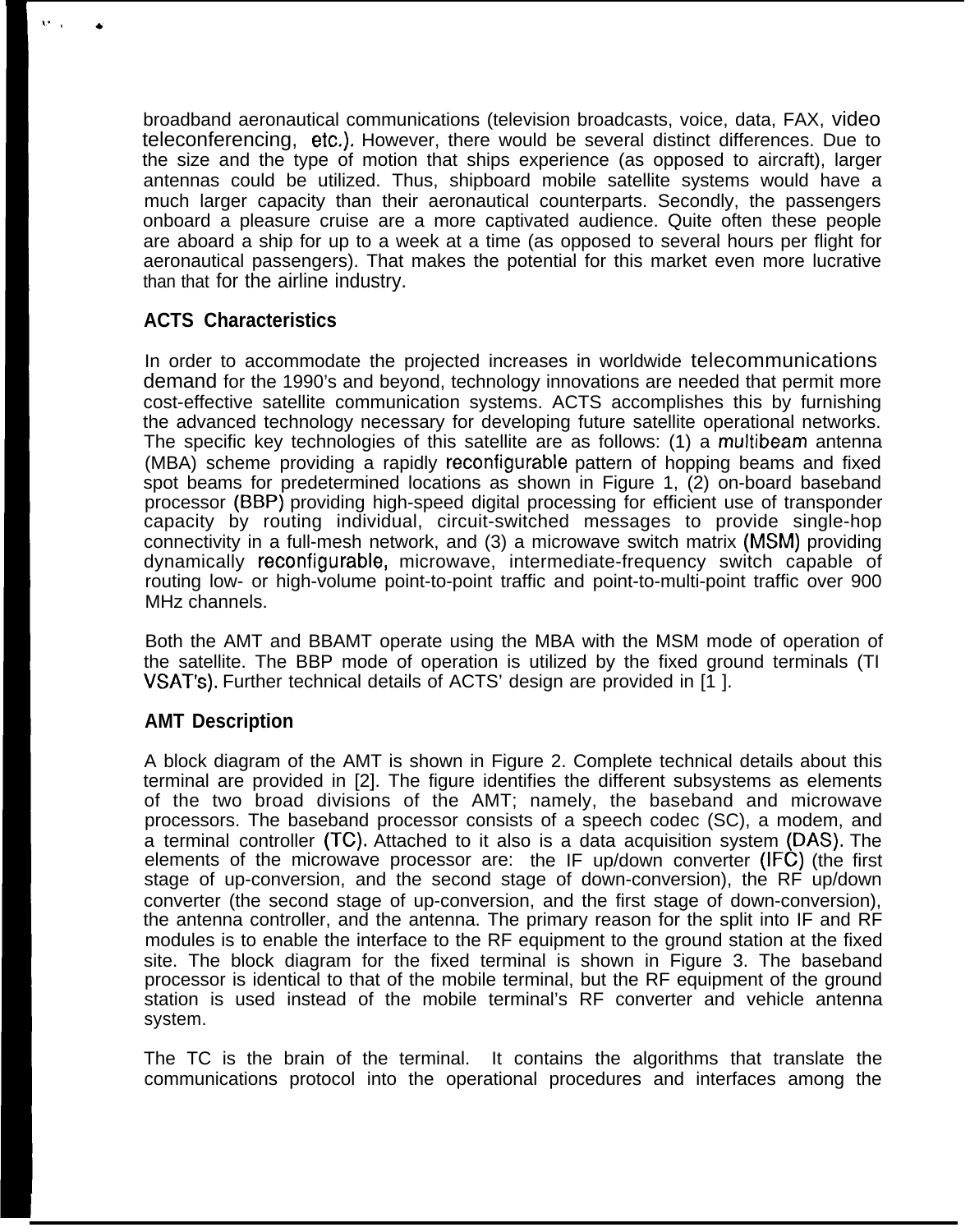terminal subsystems. The TC also contains the rain compensation algorithm (RCA) routines and is responsible for executing them. The SC converts input analog speech signals to a compressed digital representation at data rates of 2.4, 4.8, and 9.6 kbps, with monotonically improving voice quality. Data rate switching is controlled by the TC, and is performed "on-the-fly" to have minimal impact on the continuity of the link. For the speech codec located with the fixed terminal, an interface into the Public Switched Telephone Network (PSTN) is also provided. Through this connection, a mobile user located within the continental United States (CONUS) may place a telephone call anywhere in the world. The baseband modem implements a simple, but robust Differential Binary Phase Shift Keying (DPSK) scheme with rate 1/2 convolutional coding and interleaving. This modem also has a novel Doppler estimation and correction algorithm built in as part of its design. With this algorithm, frequency offsets many times larger than the actual operation data rate may be corrected. Higher rate capabilities (64/1 28 kbps) can be provided as well. Finally the DAS performs continuous measurement and recording of a wide array of propagation, communications link, and terminal parameters (e.g., pilot and data signal conditions, noise levels, antenna direction, vehicle velocity, and heading, etc.). The DAS also provides real-time displays of these parameters to aid the experimenters in the field.

The critical K/Ka-band technology development associated with this terminal is the antenna design. This design incorporates an elliptical reflector antenna used in conjunction with a separate High Power Amplifier (H PA) for transmissions, and a Low Noise Amplifier (LNA) for receive purposes. This antenna can provide a peak Effective Isotropic Radiated Power (EIRP) of 32 dBW and a  $G/T$  of -5 dB/ $\degree$ K, over a 300 MHz bandwidth. The antenna controller, monitoring a received unmodulated data signal through the two RF subsections. Elevation tracking is manually set for a particular region. The RFC provides up (down) conversion from (to) the IFC output frequency of 3.373 GHz to (from) 30 GHz (20 GHz) for transmit (receive) purposes. The IFC translates between the 3.373 GHz IF and the lower 70 MHz IF at the input/output of the modem. A key function of the IFC is the pilot tracking and Doppler pre-compensation circuitry.

# **BBAMT Description**

\., ,.

The block diagram design of the BBAMT is quite similar to that of the AMT, and actually builds off the experience that was gained during this initial terminal development. Complete technical details about this terminal are provided in [3]. This terminal is initially being designed for integration into general aviation and commercial aircraft. This terminal, providing minimum data rate capabilities up to 384 kbps, also consists of a microwave and baseband processor. An identical dual RF design scheme (IFC and RFC) provides the up/down conversion between the modems 70 MHz output/input and the K- and Ka-band antenna design. The BBAMT antenna design is a new technological development that is being accomplished by Electromagnetic Sciences, Incorporated (EMS) under contract to JPL. A mechanically steerable arraying scheme has been chosen as the basic antenna design. A conceptual design of this antenna is provided in Figure 4. In order to provide sufficient link margin to support these higher data rates, this antenna design has been enhanced over the AMT's antenna design. The specifications for this antenna include a minimum EIRP of 39 dBW and a G/T of O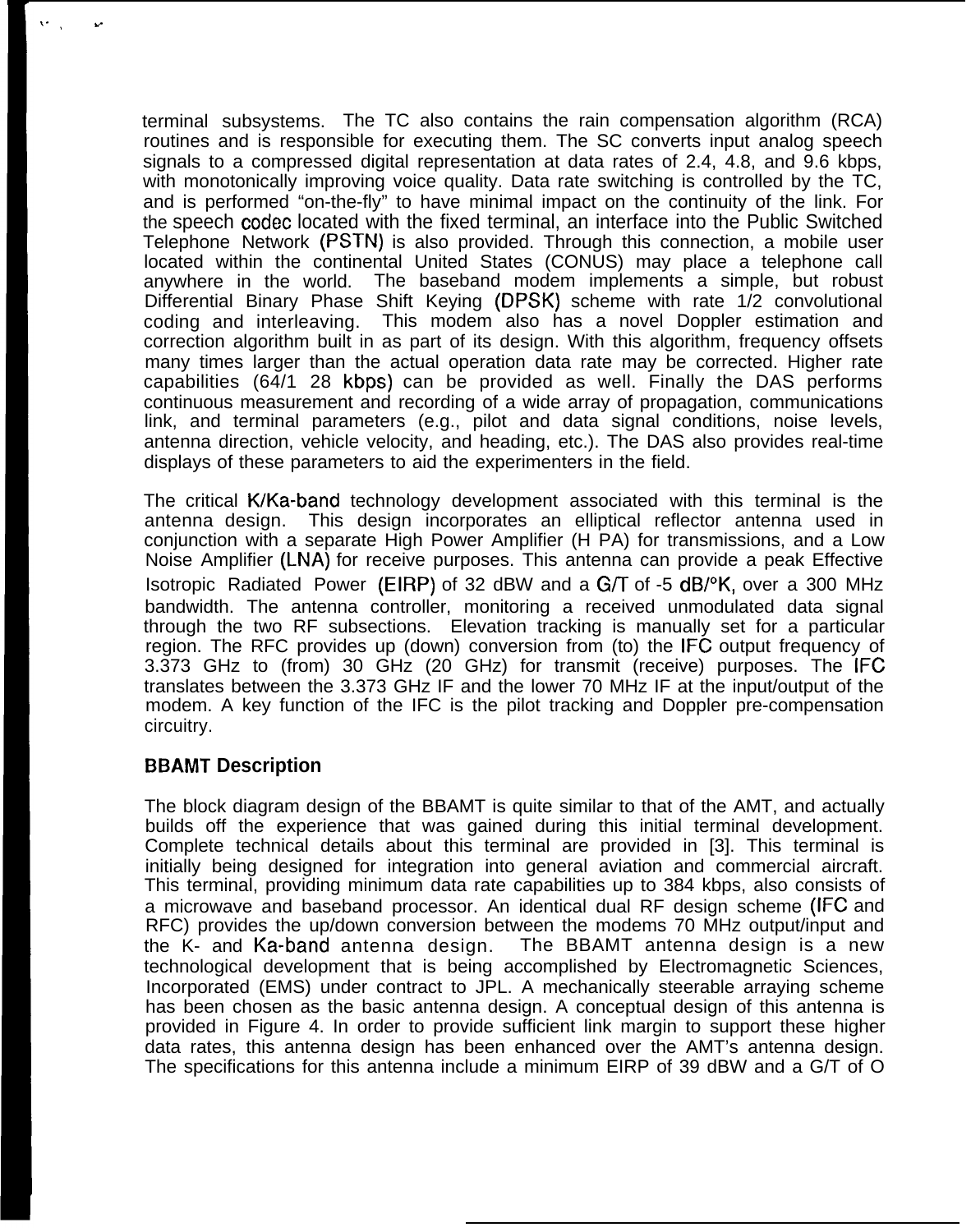dB/°K. This particular antenna design will also provide elevation tracking, as well as azimuth tracking.

The baseband processor consists of a modem, a video codec, and a DAS. A new modem design specification has been completed, and will be developed under contract for JPL, This basic design includes a coded (rate 1/2, constraint length 7 convolution coding) BPSK modulation scheme with interleaving. Several different commercially available video codecs will be tested as part of this terminal." This terminal will be able to provide data rate capabilities up to a minimum of 384 kbps, suitable for compressed video transmissions. The DAS used as part of this terminal development will be of the same basic design as that used as part of the AMT.

### **Mobile Experiments Program**

 $\ddot{\phantom{a}}$ 

The basic objectives of the Mobile Experiments Program are: (1) to conduct a complete set of technological verification experiments that evaluate and verify the satellite's and mobile ground terminal's technologies, and (2) to conduct in conjunction with U.S. industry, NASA, and other interested non-NASA U.S. groups a balanced set of experiments and demonstrations that evaluate the potential telecommunications service applications of these technologies. official experimentation with the AMT began on December 6, 1993, and will continue through the end of 1995 with the BBAMT experiments. A summary of the AMT and BBAMT experiments is provided in Table 1. This list includes 21 different experiments, 16 involving the AMT and 5 involving the BBAMT. These experiments range in application (medical needs, emergency/disaster, military communications, personal communications, general communications, etc.) and platforms of use **(a** variety of land-mobile vehicles as well as aircraft).

One type of experiment that no U.S. industrial partner has yet to be identifed, is for a maritime-mobile experiment. An experiment of this type could be an extremely interesting proposition for non-critical communications, such as the pleasure cruise industry. One of the major drawbacks to land-mobile K- and Ka-band mobile satcom, should not be a major consideration - rain attenuation effects. Because of the noncritical nature of communications for the pleasure cruise industry, plus the fact that the routes that these ships follow rarely have significant rain events, K- and Ka-band satcom should be able to close the link for a large percentage of the time.

Utilizing the basic terminal design of the BBAMT, and adapting it to maximize its capabilities for mariitime purposes, this setup could potentially provide upwards of 45.0 Mbps of capacity for full-duplex services. Such a setup would be sufficient to provide multiple channels of digital television to a ship, and still be able to provide multiple fullduplex T1 data rate services. The key terminal modification for maritime purposes would lie in the antenna design. Whereas for the aeronautical setup a reasonably small antenna and accompanying electronics (HPA) is used, a shipboard terminal design would not have to be as restrictive. A parabolic reflector antenna design and a large HPA (on the order of 100 Watts RF output power) could be used to provide an order of magnitude more capacity than its aeronautical counterpart.

A sample forward and return link budget is presented in Tables 2 and 3, respectively, for this case. Some of the basic assumptions for this analysis is as follows: (1) a 1.2 meter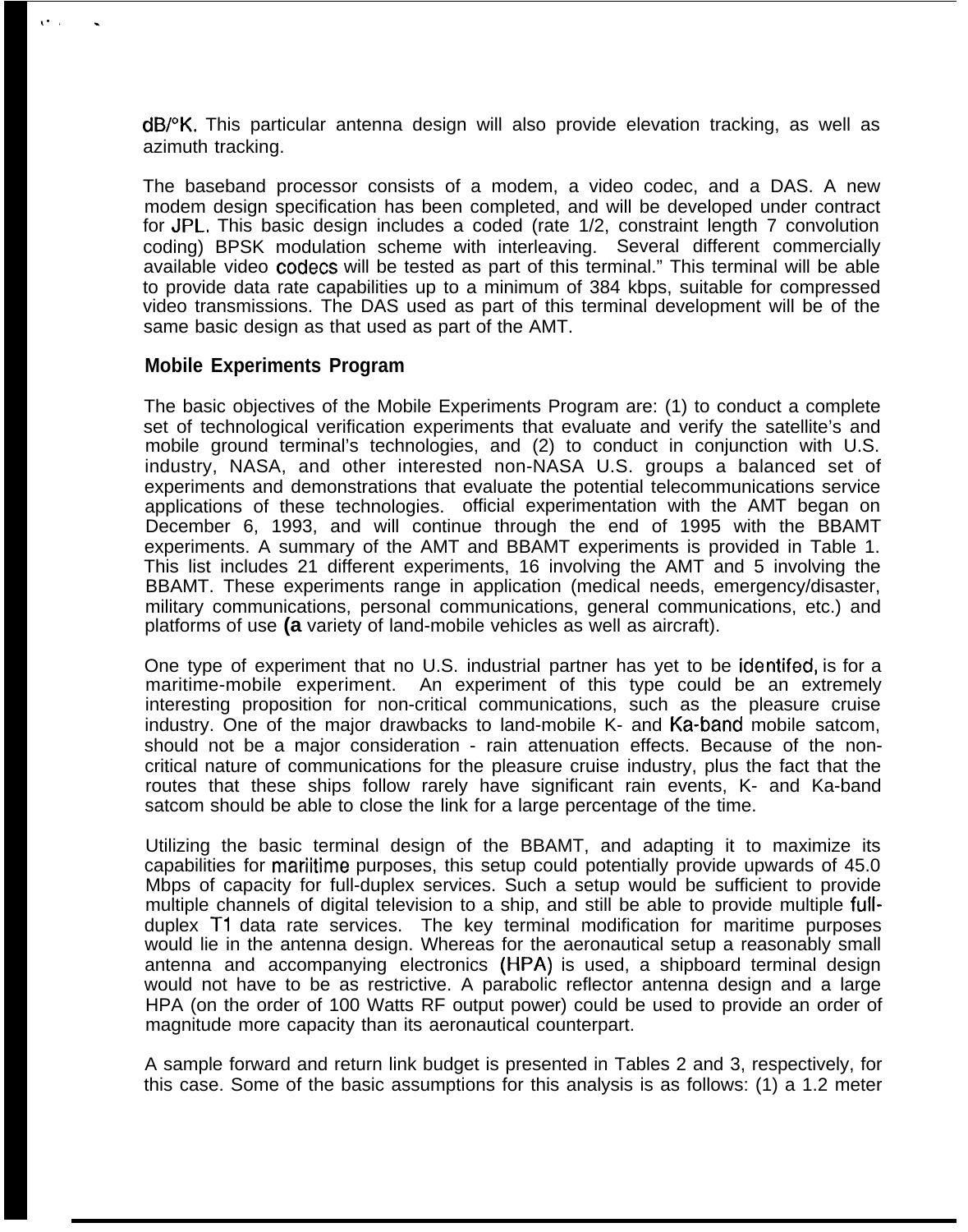parabolic antenna gimbled providing an on-pointing gain of 49.0 dBi for 29.63 GHz dB, (2) a HPA providing 100 Watts of RF output power, (3) a BPSK modem design similar to the one previously described (except for the data rate) in the E3BAMT description section, and (4) operation of this setup in the waters offshore of the United States utilizing the ACTS' mechanically steerable antenna. For a data rate of 45.0 Mbps in the forward direction (T-3 data rate) and return direction, the respective link margins are 3.31 dB and 0.84 dB, respectively, with a 3 dB fade allowance included.

### **Summary**

-, . .

JPL has developed two mobile terminals that operate with ACTS, and is currently conducting a series of mobile experiments to explore the potential of K- and Ka-band to evaluate and meet the needs of future mobile satellite services. While numerous landmobile and aeronautical-based experiments have been planned, no group has come forth to develop a maritime-mobile experiment. Such an experiment could potentially prove to be highly lucrative to the pleasure cruise industry amongst other groups. Participation by these external groups in the ACTS Experiments Program will help to expedite the transfer of these advanced technologies to the commercial sector.

### **References**

[1] Gargione, F., "The ACTS Spacecraft," 14th AIAA International Communications Satellite Systems Conference, March 1992, Washington, D.C.

[2] Dessouky, K. and Jedrey, T., "The ACI S Mobile Terminal (AMT), " 14th AlAA International Communications Satellite Systems Conference, March 1992, Washington, D.C.

[3] Abbe, B. S., Jedrey, T. C., Estabrook, P., and Agan, M. J., "ACTS Broadband Aeronautical Experiment, " International Mobile Satellite Conference '93, June 1993, Pasadena, California.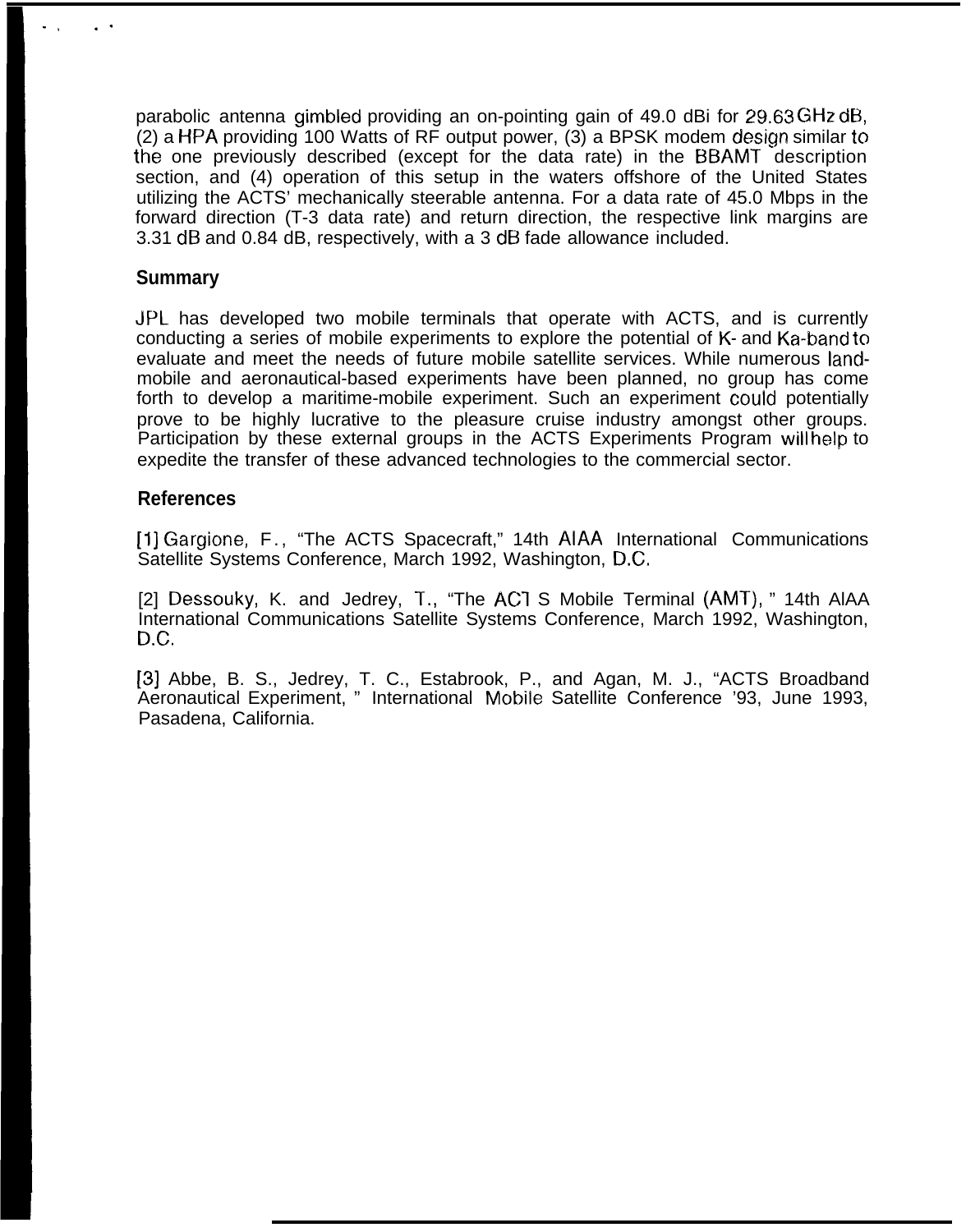





Figure 2 AMT Mobile Terminal Block Diagram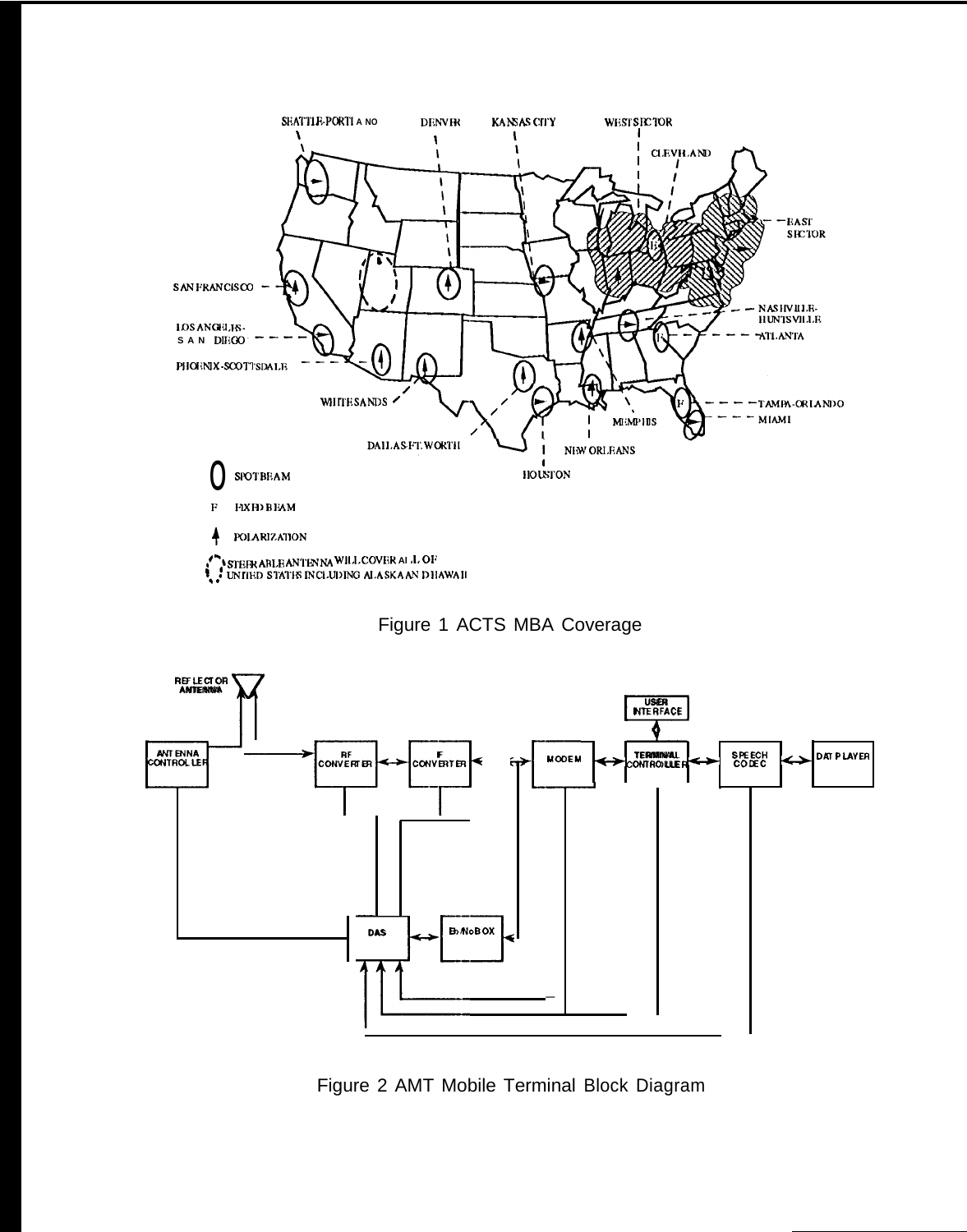

÷,  $\hat{\mathbf{z}}$ 

 $\ddot{\phantom{0}}$ 

Figure 3 AMT Fixed Terminal Block Diagram



Figure 4 Conceptual Design of BBAMT Antenna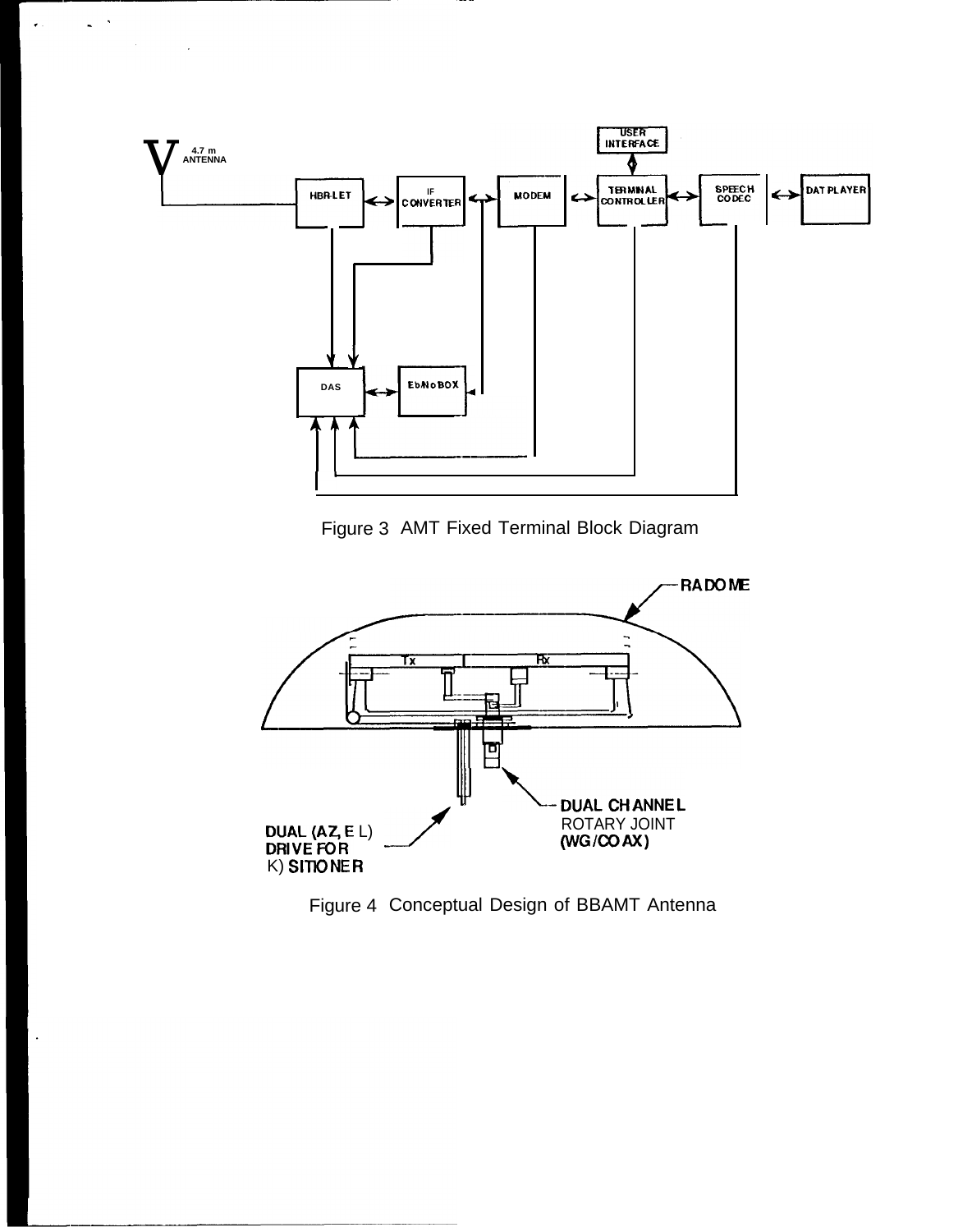

Figure 5 Baseline ACTS Mobile Experiments Configuration

| Experiment                                    | Terminal     | <b>Principal Investigator</b>              |
|-----------------------------------------------|--------------|--------------------------------------------|
| Land-Mobile, Phase I                          | <b>AMT</b>   | <b>JPL</b>                                 |
| <b>Emergency Medical</b>                      | AMT          | <b>EMSAT Corporation</b>                   |
| Secure Land-Mobile,<br>Phase I                | AMT          | <b>NCS</b>                                 |
| Comm-on-the-Move                              | <b>AMT</b>   | U.S. Army CECOM                            |
| Aero-X                                        | AMT          | <b>NASA LeRC</b>                           |
| Satellite/Terrestrial PCN                     | AMT          | <b>Bellcore</b>                            |
| Satellite News Gathering I                    | AMT          | IDB Communications, Inc.                   |
| Satellite News Gathering II                   | <b>AMT</b>   | <b>NBC</b>                                 |
| <b>High Quality Audio</b><br><b>Broadcast</b> | <b>AMT</b>   | CBS Radio, CCS                             |
| <b>Enhanced Aero-X</b>                        | <b>AMT</b>   | <b>NASA LeRC</b>                           |
| Telemedicine I                                | <b>TMA</b>   | University of Washington Medical<br>Center |
| Telemedicine II                               | <b>AMT</b>   | State Government of Hawaii                 |
| Land-Mobile, Phase II                         | AMT          | <b>JPL</b>                                 |
| <b>Uplink Power Control</b>                   | <b>AMT</b>   | <b>VPI</b>                                 |
| Secure Land-Mobile,<br>Phase II               | AMT          | <b>NCS</b>                                 |
| Aero Tracking& HDR                            | <b>BBAMT</b> | Rockwell International Corporation         |
| Kuiper Airborne                               | <b>BBAMT</b> | <b>NASA ARC</b>                            |
| Observatory                                   |              |                                            |
| Weather Imagery Aero                          | <b>BBAMT</b> | Vigyan, NASA LaRC                          |
| Mobile ATM                                    | <b>BBAMT</b> | <b>COMSAT Laboratory</b>                   |
| Infrared Imaging                              | <b>BBAMT</b> | <b>NASA ARC</b>                            |
| Army HDR                                      | <b>BBAMT</b> | <b>U.S. Army Special Forces</b>            |

|  |  |  | Table 1 ACTS Mobile Experiments Summary |  |  |
|--|--|--|-----------------------------------------|--|--|
|--|--|--|-----------------------------------------|--|--|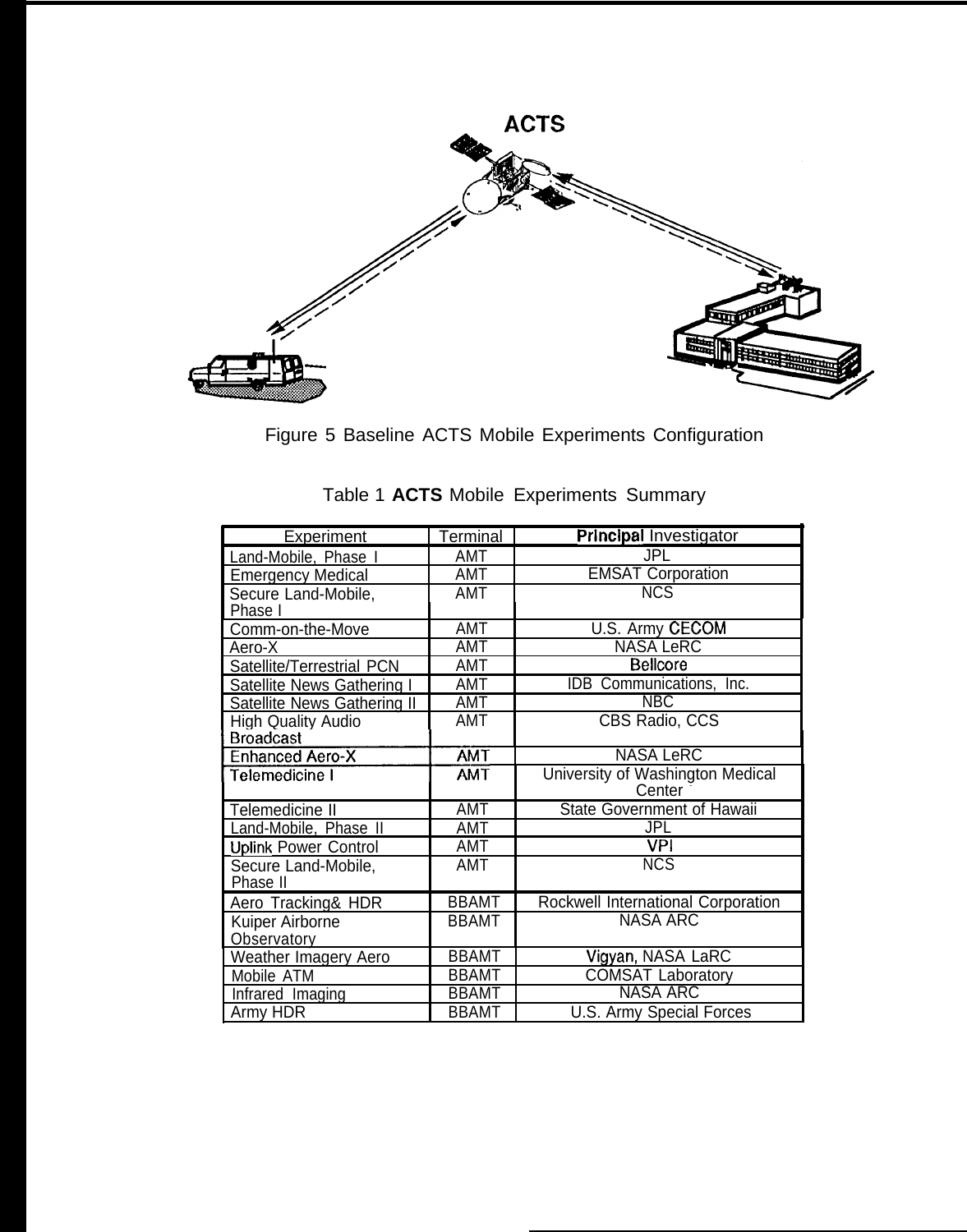| Parameter                                          | Value                 |
|----------------------------------------------------|-----------------------|
| <b>UPLINK: LeRC Fixed Station-to-ACTS</b>          |                       |
| <b>Transmit Parameters</b>                         |                       |
| EIRP, dBW                                          | 71.00                 |
| Pointing Loss. dB                                  | $-0.80$               |
| Radome coss dB                                     | $-0.00$               |
| <b>Path Parameters</b>                             |                       |
| Space Loss, dB                                     | $-213.48$             |
| Frequency, GHz                                     | 29.63                 |
| Range, km                                          | 38000                 |
| Atmospheric Attenuation, dB                        | $-0.36$               |
| <b>Receive Parameters</b>                          |                       |
| Polarization Loss, dB                              | $\frac{-0.13}{21.25}$ |
| $GT$ , dB/ $\circ$ K                               |                       |
| Pointting Loss, dB                                 | $-0.22$               |
| <b>Bandwidth, MHz</b>                              | 900                   |
| Received (C/N <sub>o</sub> , dB-Hz                 | 105.91                |
| Transponder SNR <sub>IN</sub> , dB                 | 16.37                 |
| Limiter Suppression, dB                            | 2.93                  |
| Hard Limiter Effective SNRour dB                   | 19.30                 |
| DOWNLINK: ACTS-to-BBAMT                            |                       |
| <b>Transmitter Parameters</b>                      |                       |
| EIRP, dBW                                          | 62.35                 |
| Pointing Loss, dB                                  | $-0.32$               |
| <b>Path Parameters</b>                             |                       |
| Space Loss, dB                                     | $-209.89$             |
| Frequency, GHz                                     | 19.91                 |
| Range, km                                          | 37408                 |
| Atmospheric Attenuation, dB                        | $-0.32$               |
| Receiver Parameters                                |                       |
| Polarization Loss, dB                              | $-0.50$               |
| Radome Loss, dB                                    | 0.00                  |
| $G/T$ , $dB$ /°K                                   | 20.00                 |
| Pointing Loss, dB                                  | $-0.50$               |
| Downlink C/N., dB-Hz                               | 99.28                 |
| Overall C/NO, dB-Hz                                | 98.84                 |
| Modem Required E <sub>N</sub> /N <sub>o</sub> , dB | 3.00                  |
| B                                                  |                       |
|                                                    |                       |
|                                                    |                       |
| М                                                  |                       |
| N                                                  |                       |
| Link Margin, dB                                    | 3.31                  |

Table 2 Forward Link Budget for a Maritime-Mobile Experiment